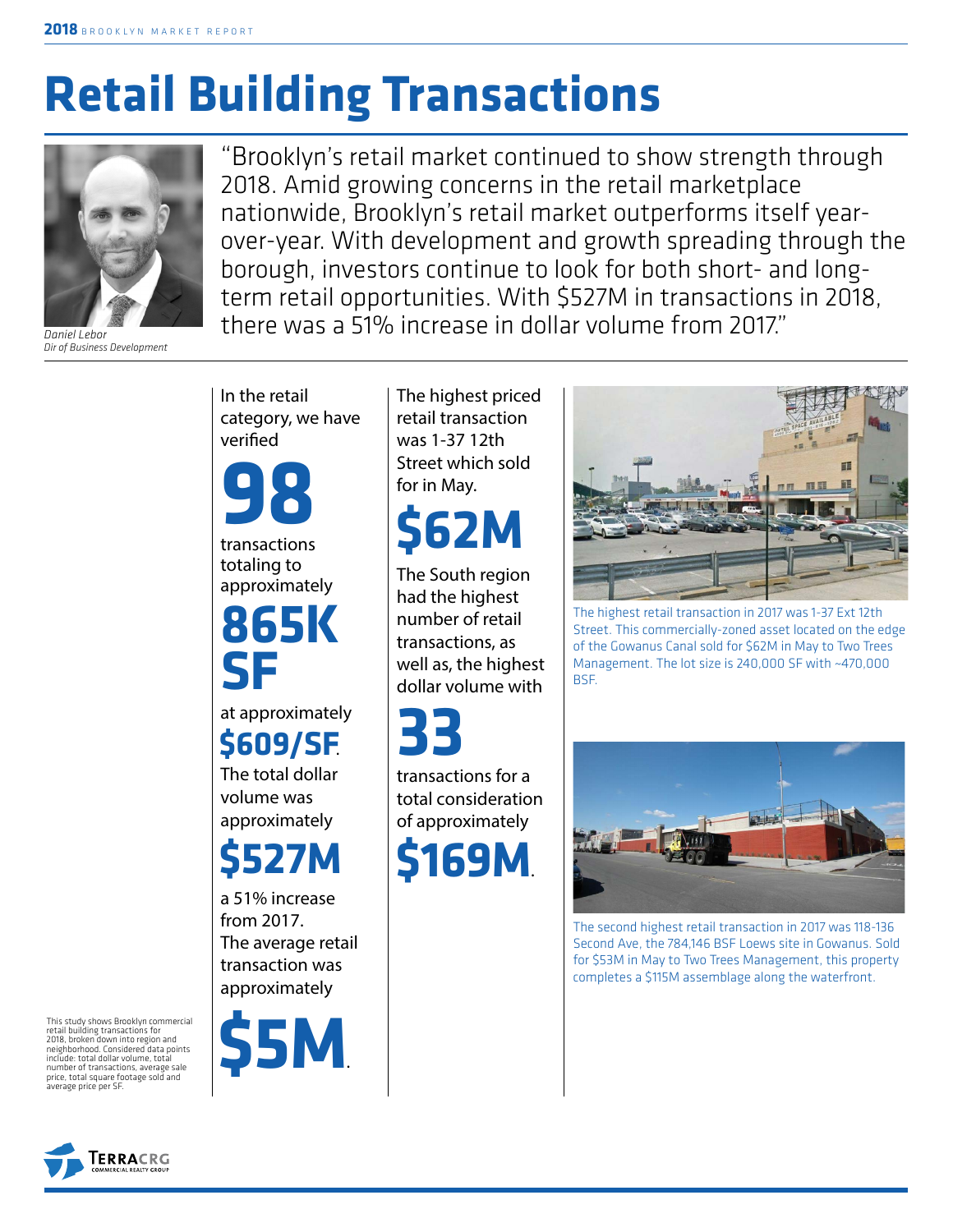#### **2018** BROOKLYN MARKET REPORT

| w<br>۰, |  |
|---------|--|
|         |  |

| Region                           | Neighborhood         | <b>Dollar Volume</b> | <b>Total</b><br><b>Transactions</b> | Avg.<br>Transaction | <b>Total SF</b> | Avg. PPSF* |
|----------------------------------|----------------------|----------------------|-------------------------------------|---------------------|-----------------|------------|
| <b>Central Brooklyn</b>          | Borough Park         | \$11,710,000         | 5                                   | \$2,342,000         | 20,020          | \$585      |
|                                  | East Flatbush        | \$9,127,000          | 6                                   | \$1,521,167         | 21,896          | \$417      |
|                                  | Flatlands            | \$1,875,000          | $\mathbf{1}$                        | \$1,875,000         | 3,740           | \$501      |
|                                  | Midwood              | \$17,160,000         | 4                                   | \$4,290,000         | 20,040          | \$856      |
|                                  | Lefferts Gardens     | \$12,875,000         | $\overline{2}$                      | \$6,437,500         | 16,061          | \$802      |
|                                  | <b>Total/Average</b> | \$52,747,000         | 18                                  | \$2,930,389         | 81,757          | \$645      |
| <b>East Brooklyn</b>             | Brownsville          | \$3,200,000          | $\overline{4}$                      | \$800,000           | 11,205          | \$286      |
|                                  | Canarsie             | \$10,562,710         | 6                                   | \$1,760,452         | 25,990          | \$406      |
|                                  | East New York        | \$41,650,000         | $\overline{4}$                      | \$10,412,500        | 125,743         | \$331      |
|                                  | <b>Total/Average</b> | \$55,412,710         | 14                                  | \$3,958,051         | 162,938         | \$340      |
| <b>Greater Downtown Brooklyn</b> | Brooklyn Heights     | \$2,565,000          | $\mathbf{1}$                        | \$2,565,000         | 4,375           | \$586      |
|                                  | Gowanus              | \$115,000,000        | $\overline{2}$                      | \$57,500,000        | 193.265         | \$595      |
|                                  | Park Slope           | \$19,000,000         | $\overline{2}$                      | \$9,500,000         | 17,759          | \$1,070    |
|                                  | Prospect Heights     | \$1,977,000          | $\mathbf{1}$                        | \$1,977,000         | 1,750           | \$1,130    |
|                                  | <b>Total/Average</b> | \$138,542,000        | 6                                   | \$23,090,333        | 217,149         | \$638      |
| <b>North Brooklyn</b>            | East Williamsburg    | \$4,000,000          | $\mathbf{1}$                        | \$4,000,000         | 7.500           | \$533      |
|                                  | Williamsburg         | \$44,380,000         | $\overline{4}$                      | \$11,095,000        | 14,370          | \$3,088    |
|                                  | <b>Total/Average</b> | \$48,380,000         | 5                                   | \$9,676,000         | 21,870          | \$2,212    |
| <b>North-Central Brooklyn</b>    | Bedford-Stuyvesant   | \$2,862,500          | $\overline{2}$                      | \$1,431,250         | 7,981           | \$359      |
|                                  | Crown Heights        | \$4,995,000          | 3                                   | \$1,665,000         | 9,479           | \$527      |
|                                  | <b>Total/Average</b> | \$7,857,500          | 5                                   | \$1,571,500         | 17,460          | \$450      |
| <b>South Brooklyn</b>            | Brighton Beach       | \$11,400,000         | $\overline{4}$                      | \$2,850,000         | 21,196          | \$538      |
|                                  | Coney Island         | \$4,562,500          | $\overline{2}$                      | \$2,281,250         | 11,537          | \$395      |
|                                  | Gravesend            | \$32,386,000         | 10                                  | \$3,238,600         | 47,709          | \$679      |
|                                  | Marine Park          | \$635,000            | $\mathbf{1}$                        | \$635,000           | 1,800           | \$353      |
|                                  | Mill Basin           | \$14,150,000         | $\mathbf{1}$                        | \$14,150,000        | 45,969          | \$308      |
|                                  | Sheepshead Bay       | \$106,012,500        | 15                                  | \$7,067,500         | 175,771         | \$603      |
|                                  | <b>Total/Average</b> | \$169,146,000        | 33                                  | \$5,125,636         | 303,982         | \$556      |
| <b>West Brooklyn</b>             | Bath Beach           | \$7,390,000          | $\overline{4}$                      | \$1,847,500         | 13,785          | \$536      |
|                                  | Bay Ridge            | \$21,210,500         | 3                                   | \$7,070,167         | 10.315          | \$2,056    |
|                                  | Bensonhurst          | \$7,130,000          | 5                                   | \$1,426,000         | 15,404          | \$463      |
|                                  | Dyker Heights        | \$3,460,000          | $\overline{2}$                      | \$1,730,000         | 3,782           | \$915      |
|                                  | Greenwood Heights    | \$7,150,000          | $\mathbf{1}$                        | \$7,150,000         | 4,725           | \$1,513    |
|                                  | Sunset Park          | \$8,400,000          | $\overline{2}$                      | \$4,200,000         | 11,946          | \$703      |
|                                  | <b>Total/Average</b> | \$54,740,500         | 17                                  | \$3,220,029         | 59,957          | \$913      |
| Brooklyn Wide                    |                      | \$526,825,710        | 98                                  | \$5,375,773         | 865,113         | \$609      |

\* Price per Square Foot